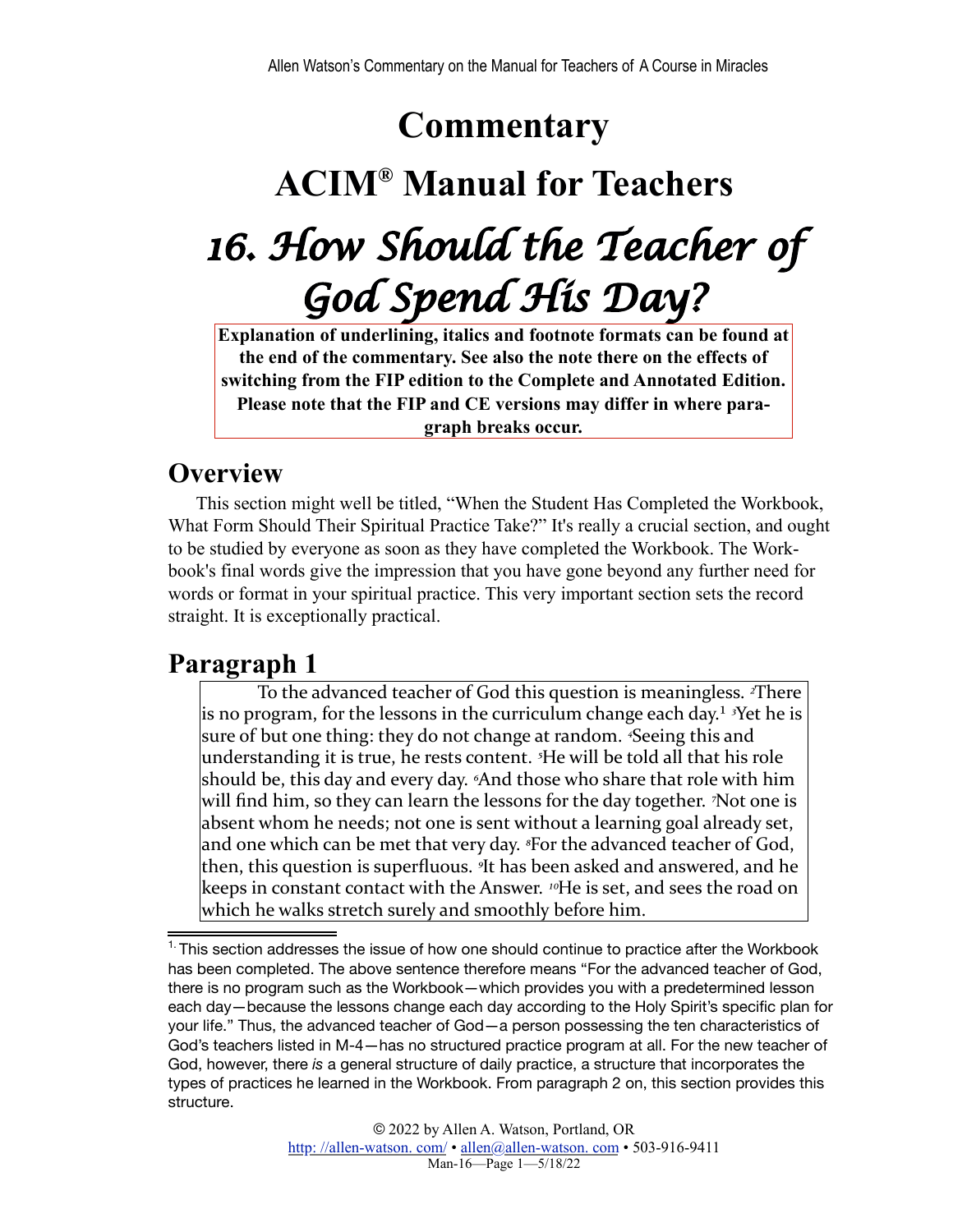First, we cover the special case: the *advanced* teacher of God (1:1). I assume by that he means someone who is living consistently in the real world, listening all the time for the guidance of the Holy Spirit, and no longer in need of any structured practice. They have no need to ask how to spend their day; they just listen and do what the Spirit tells them to do. There is no "program" for them; every day is different (1:2). Though the lessons change each day, this teacher knows and understands that whatever happens is part of the plan (1:4). The daily changes don't upset them. They knows that whatever happens, the Holy Spirit will instruct them in what role they play in the events of the day (1:5). The right partners in the events of each day will show up at the right time, in the right place, "so they can learn the lessons for the day together" (1:6).

What a wonderful life this advanced teacher has! Whoever they need just shows up. The lesson plan for every hour is already set, and it is a lesson that all the participants can learn that very day (1:7). All this being true, the question at the head of the chapter is superfluous — it serves no useful purpose (1:8). The advanced teacher asked the question a long time ago and heard the answer, and applied it. Now, they are in constant contact with the Holy Spirit (who *is* the Answer) (1:9). This advanced teacher is all set; his path forward is clear (1:10).

#### **Paragraph 2**

<span id="page-1-2"></span>**2** But what about those who have not reached his certainty? *<sup>2</sup>*They are not yet ready for such lack of structuring on their own part. <sup>3</sup>What must they do to learn to give the day to God? <sup>4</sup>There are some general rules which do apply, although each one must use them as best he can in his own way. <sup>*I*</sup>Routines as such are dangerous, because they easily become gods in their own right, threatening the very goals for which they were set up.<sup>2</sup> <sup>*6*Broadly</sup> speaking, then, it can be said that it is well to start the day right. <sup>7</sup>It is always possible to begin again should the day begin with error, yet there are obvious advantages in terms of saving time if the need for this can be avoided.<sup>3</sup>

<span id="page-1-3"></span>But what about the rest of us, not yet living on that advanced plane (2:1)? Yes; you may have studied the Text and completed the Workbook, diligently practicing every lesson (and not many of us can make even that claim!). We are not ready to do without

<span id="page-1-0"></span> $2$ . A routine is a fixed course of procedure, an unvaryingly repeated formula. A routine "as such" (defined strictly in the foregoing way) is dangerous because the mere carrying out of the routine easily comes to be seen as having saving power. In the context of your morning routine (which is the focus of the discussion following the above sentence), this error would mean that what you see as important is simply spending the time for your morning routine, whereas what's truly important is reaching the state of mind that will prepare you for your day.

<span id="page-1-1"></span> $3.$  As this section says later, we are meant to begin each day with morning "quiet time" (4:7). The situation described here is one in which we begin the day "with error" by *not* doing our morning quiet time, and decide to start the day again later by doing our quiet time then. In this scenario, the first part of the day, before the restart, was in essence wasted time. Avoiding the need to restart, then, has "obvious advantages in terms of saving time."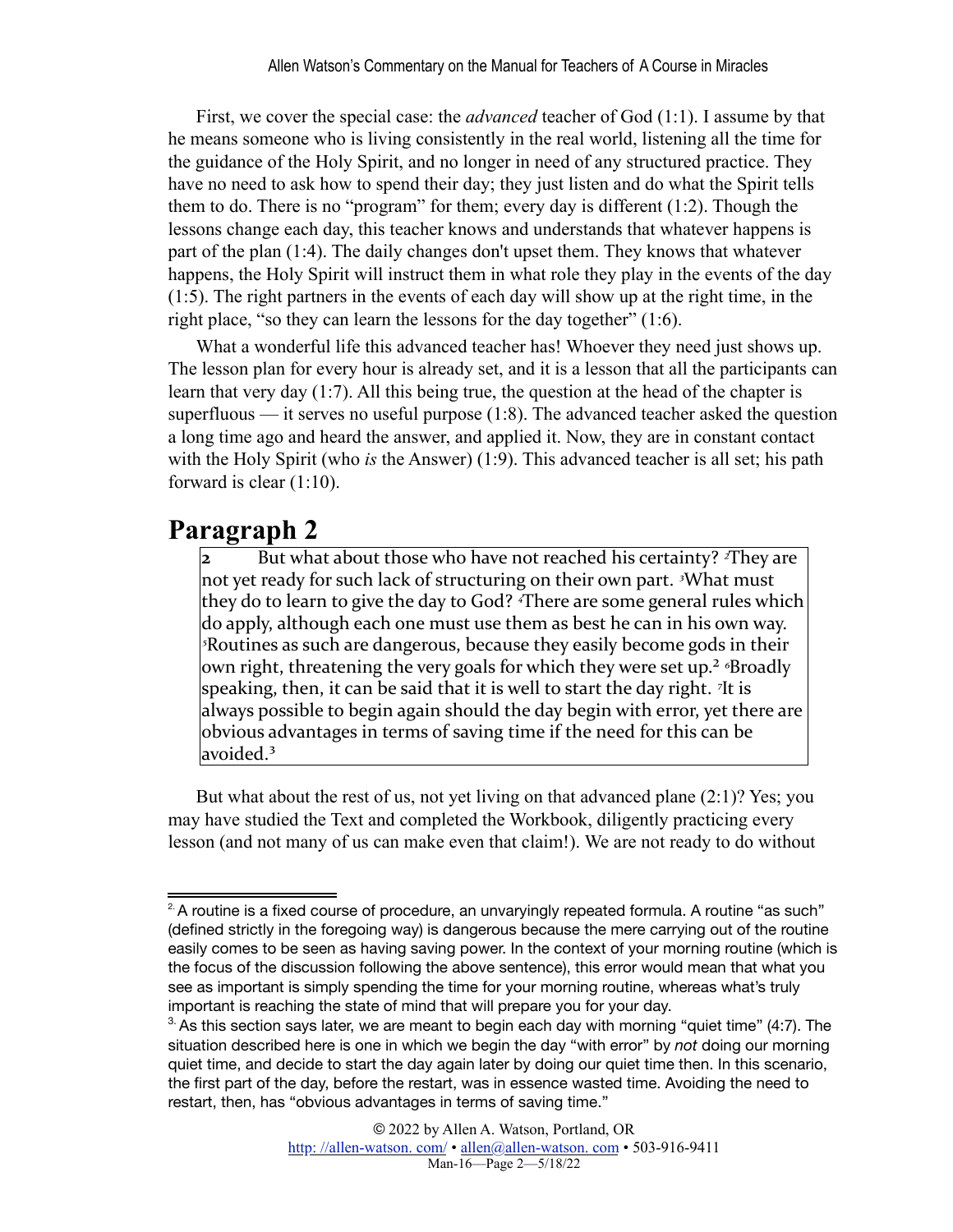any structured spiritual practice (2:2). This question is a very real one for every one of us if we have completed the Workbook (2:3).

First, I would say that if you have not done at least one conscientious pass through the Workbook over the course of a year (or more), you are not yet ready to graduate from the Workbook. It took me six or seven tries before I felt I'd really done the practice it sets out for us. The Workbook is absolutely the best way to establish the kind of spiritual practice that the Course wants to produce in us. But it isn't the end of the program. This chapter sets out the routine for post-Workbook practice. Even if you are still doing the Workbook, there are some pointers here that you will find useful, so read on.

So, for post-Workbook practice, what should you do "to learn to give the day to God" (2:3)? The general rules that are given here are flexible, and need to be customized for each person's circumstances (2:4). It seems as if Jesus dislikes the term "rules" because they imply "routines as such." So these are *general* rules, not *rigid* ones, which might actually *interfere* with the development of good, workable habits , rather than helping(2:5). The rules to be set forth can be adjusted as needs require, as we'll see (2:4).

The first general rule is that "it is well to start the day right" (2:6). Have a. morning quiet time first thing if possible or comfortable. I happen to be one of those people who are very slow to wake up. Try conversing with me in the first 30 minutes after I awake and I'm likely to just grunt or not respond at all. My morning routine includes splashing water on my face, taking my medications, getting dressed, feeding the dog and then taking him out in the yard. Meanwhile, I've started the coffee machine brewing a mug of coffee for me. Some days, things get going quickly and I don't get to a Quiet Time until mid-afternoon. Other days, if I have the time, I take my coffee into my office, journal a bit, do some spiritual reading like a Workbook lesson, and then, awake at last, I settle down for twenty to thirty minutes of meditation.

If you awake bright-eyed and bushy-tailed I'd recommend taking your Quiet Time as soon as you can; the earlier the better. Chapter 30 of the Text begins with "The Rules for Decision," which speaks of the importance of getting your mind in a proper state as the day begins:

*Decisions are continuous. 2 You do not always know when you are making them. 3 But with a little practice in the ones you recognize, a set begins to form which sees you through the rest. 4 It is not wise to let yourself become preoccupied with every step you take. 5 The proper set, adopted consciously each time you wake, will put you well ahead. (T-30.I.2:1–5 (CE), T-30.I.1:1–5 (FIP))*

Notice the suggested time: "each time you wake." That is definitely the preferred time. Jesus adds here, in the Manual, that the advantage of taking your Quiet Time first thing after waking is that you get your mind set properly before you do anything else (2:7). Of course you can "begin again" at any time during the day if your mind isn't properly adjusted at the start or gets off course later, but it's best if your day can start with your mind set in a way "which sees you through the rest" of your day.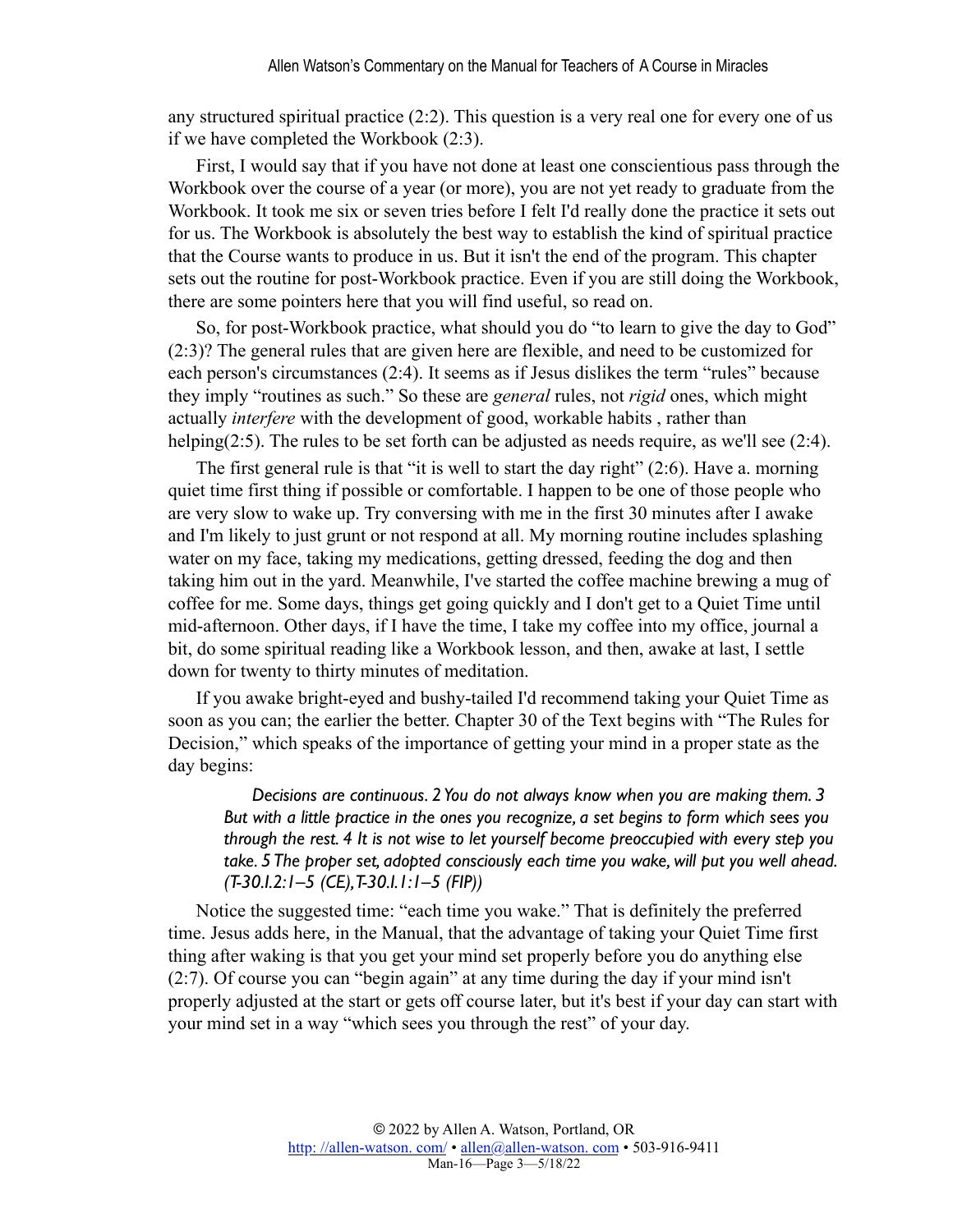<span id="page-3-2"></span>**3** At the beginning, it is wise to think in terms of time. <sup>2</sup>This is by no means the ultimate criterion, but at the outset it is probably the simplest to observe. <sup>*3*The saving of time is an essential early emphasis which, although</sup> it remains important throughout the learning process, becomes less and less emphasized.<sup>4</sup> <sup>4</sup>At the outset, we can safely say that time devoted to starting the day right does indeed save time. <sup>*5*</sup>How much time should be so spent? <sup>*«*This must depend on the teacher of God himself. *7*He cannot claim</sup> that title until he has gone through the workbook, since we are working within the framework of our course.<sup>5</sup> <sup>*s*</sup>After completion of the more or less structured practice periods which the workbook contains, individual need becomes the chief consideration.

<span id="page-3-3"></span>For this reason, at the beginning, "it is wise to think in terms of time" (3:1). In short: *schedule your Quiet Time.* If you have to set your alarm earlier, set it. Make the time, and try to have it at the same time every day. I think I need to heed my own advice here. My wife and I seem to have trouble getting to bed early enough for me to fit in both my wake-up routine with the dog and my Quiet Time. She wakes well before I do, so is a lot more regular at meditation than I am. It's something I really need to work on, because I have days go by without any Quiet Time at all! It used to be easier when I was working and was forced to keep a regular schedule. Retirement, in some ways, makes it harder for me at least.

Having Quiet Time at the start of the day isn't the ultimate in importance, but it's the easiest to put into practice (3:2). It saves time. That probably means it accelerates our spiritual growth because it puts us in a healthy state of mind at the start of the day. Fewer hours are wasted living from our egos. Saving time is particularly important in our initial attempts at less structured practice, that is, without the support of the Workbook. As the learning process progresses, we will develop habits that diminish the need to pay strict

<span id="page-3-0"></span><sup>&</sup>lt;sup>[4.](#page-3-2)</sup> This probably refers to saving time in the sense of not wasting it. Saving time in this sense is also found in the discussion following miracle principle 25 in the Text, where Jesus says that he can save time for us by speeding us through the trivia of life, so that we have more time to give to miracles (T-1.25.1-6).

<span id="page-3-1"></span><sup>&</sup>lt;sup>5</sup>. This qualification almost certainly includes having completed the Text as well. The Workbook, after all, says that the Text "is necessary as a background to make the exercises in this workbook meaningful" (W-In.1:1). At this point the Course has always assumed that one is going through it in order: first Text, then Workbook. Also, this sentence seems to rest on the straight‐ forward logic that one cannot be a teacher "within the framework" of the Course until one has *done* the Course—which would obviously include studying the Text.

The above qualification also seems to assume that one has *really* done the Workbook, not just reached its end. We say this because this section portrays the one who has completed the Workbook as now being able to do Workbook-style practice on his own—in the morning, throughout the day, in response to upsets, and at night—without the support of the Workbook's chronological lessons.

The qualifications for being a teacher "within the framework of our course," then, would be to have completed the Course *up through* the Workbook and to now be able to continue Workbook-style practice on one's own throughout the day.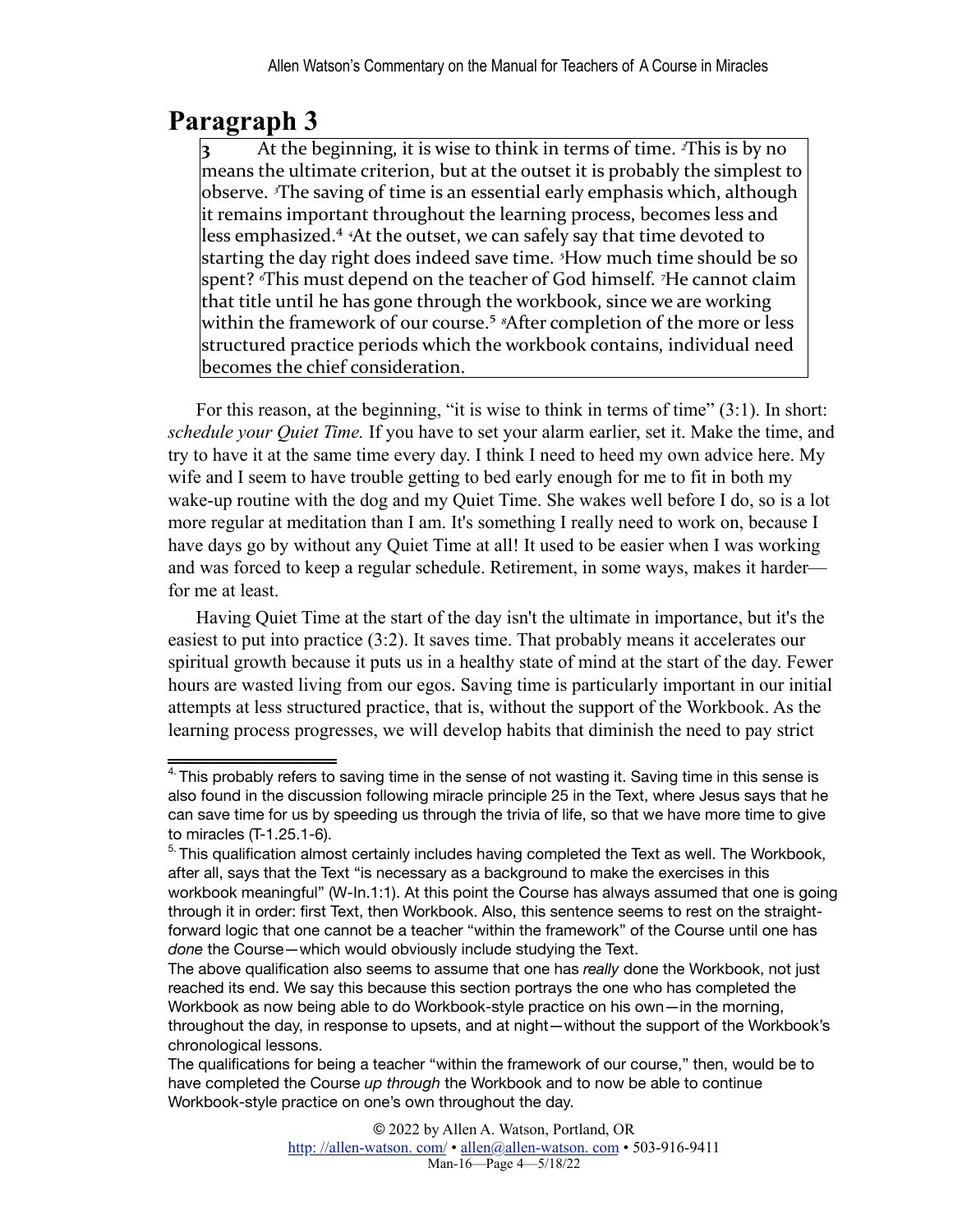attention to time (3:3). But at the beginning, "time devoted to starting the day right does indeed save time" (3:4).

We may wonder how much time we should spend in our Quiet Time (3:5). Jesus says, "That depends on you" (3:6). Here, Jesus says plainly that no one can claim the title of "teacher of God" until they have gone through the Workbook. And I believe that means more than just reading it; it means really doing the practices given in the lessons (3:7). luther we have completed the loosely structured practice periods stipulated in the Workbook lessons, the amount of time we spend in practice will be determined by our individual needs (3:8). The next paragraph gives more detail.

#### **Paragraph 4**

<span id="page-4-1"></span>This course is always practical. <sup>2</sup>It may be that the teacher of God is not in a situation which fosters quiet thought as he awakes. <sup>3</sup>If this is so, let him but remember that he chooses to spend time with God as soon as possible, and let him do so.<sup>6</sup> <sup>*A*</sup>Duration is not the major concern. <sup>*S*</sup>One can easily sit still an hour with closed eyes and accomplish nothing. *One can as* easily give God only an instant and in that instant join with Him completely. *Perhaps* the one generalization that can be made is this: As soon as possible after waking, take your quiet time, continuing a minute or two after you begin to find it difficult. <sup>*N*</sup>ou may find the difficulty will diminish and drop away. <sup>*If*</sup> not, that is the time to stop.

As it always does, the Course makes this practical (4:1).For instance, your individual needs may include some situation that prevents quiet thought first thing in the morning (4:2). Like me, you may need to take care of the needs of a pet. Or it could be the needs of children: getting them dressed, feeding them, getting them off to school, and so on. It may not be possible for you to get up sufficiently in advance of the needs of children, pets, or spouses to have time alone to be quiet. Some days you may oversleep! No matter. The whole point is "to spend time with God as soon as possible" (4:3). If doing it first thing isn't possible, no problem; do it as soon as you can.

It's worth pausing to consider that phrase, "time alone with God." That is what this is about: reconnecting with your Source. Even Jesus did so:

#### *"In the morning, while it was still very dark, he got up and went out to a deserted place, and there he prayed" (Mark 1:35 NRSV)*

Jesus was in the crush of events. He'd been up late, teaching and healing people, and he knew people were waiting for him. But he took time, or rather, he *made* time to get alone with God. This has been the practice of spiritual teachers down through the ages. Martin Luther is reported to have once said that he had so much to do today that he

<span id="page-4-0"></span> $6$ . This "time with God," which is aimed at joining with God (4:6) and may conceivably take an hour (4:5), is clearly some version of the meditation practice taught in the Workbook. This section is instructing us in how to practice after the Workbook, and in doing so follows the order of many Workbook lessons: giving us instructions first for morning and evening meditation (paragraphs 4-5), then for repeating a thought throughout the day (paragraph 6), and finally for response to temptation (paragraphs 8-10).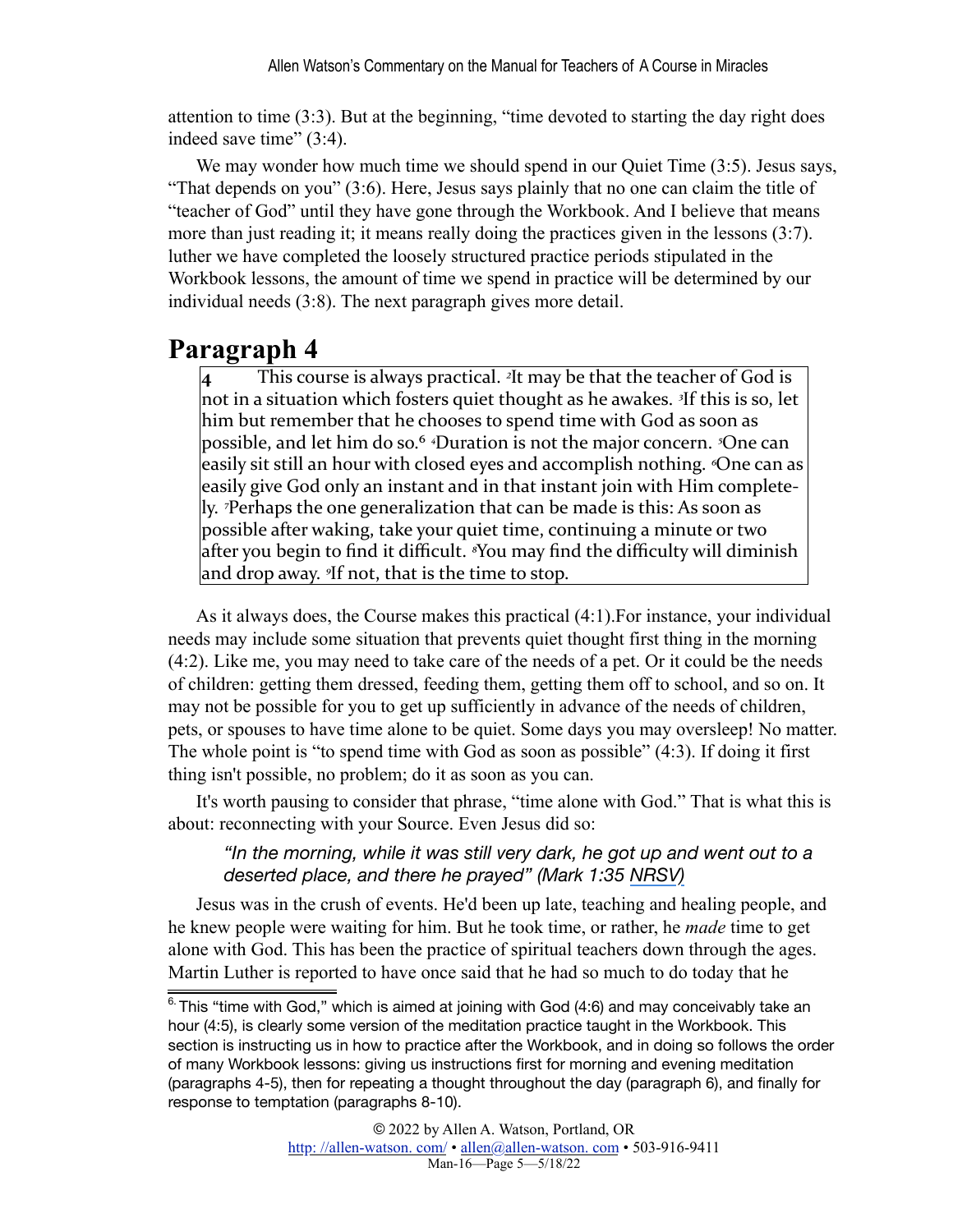needed to spend three hours in prayer first! He didn't decrease the time spent, he increased it.

To me, the most important thing about such times is renewing my experience of God's presence with me and in me. The length of time spent is not the major concern. The point is joining with the One (4:4–6). You can sit with eyes closed for an hour and accomplish nothing (4:5). Yet you might join with God in just an instant (4:6), In fact, that kind of instant joining with God is what we are learning to do all through the day, over and over, as often as necessary until we are living every moment in God. When you first begin to meditate it will take some time to quiet your mind and connect with the Inner Presence. As you continue, you will learn how to do so more and more quickly.

In sum, he gives a general rule: "As soon as possible after waking, take your quiet time, continuing a minute or two after you begin to find it difficult" (4:7). That's interesting. Stop when you begin to find remaining quiet difficult—not right away, but after a minute or two of difficulty. Why continue after you start to encounter difficulty? Because, "You may find the difficulty will diminish and drop away" (4:8). Give it a chance; continue to sit for a minute or two. If the difficulty continues, "that is the time to stop" (4:9).

#### **Paragraph 5**

<span id="page-5-2"></span>**5** The same procedures should be followed at night. <sup>2</sup>Perhaps your quiet time should be fairly early in the evening, if it is not feasible for you to take it just before going to sleep. <sup>3</sup>It is not wise to lie down for it. <sup>4</sup>It is better to sit up, in whatever position you prefer.<sup>7</sup> <sup>5</sup>Having gone through the workbook, you must have come to some conclusions in this respect. <sup>*«If*</sup> possible, however, just before sleeping is a desirable time to devote to God. *<sup>7</sup>It sets your mind into a pattern of rest and orients you away from fear.* <sup>*s*If it</sup> is expedient to spend this time earlier, at least be sure that you do not forget a brief period—not more than a moment will do—in which you close your eyes and think of God. $8$ 

<span id="page-5-3"></span>Doing this once a day isn't enough; repeat "the same procedures" at night (5:1). There are a number of options for an evening Quiet Time. The best, it seems, is "just before going to sleep," but earlier is okay if meditating at bedtime isn't feasible. It requires a time when you will be alert enough not to fall asleep and a place where no one else will bother you. You can probably think of a number of things that might prevent meditating just before sleep. The advantage of doing so just prior to sleep is that "it sets your mind into a pattern of rest and orients you away from fear" (5:7). If you can arrange things to

<span id="page-5-0"></span> $7$ . Sitting up for evening meditation, rather than lying down, is really about keeping us from falling asleep during the meditation, which of course is more likely to happen around bedtime. The Workbook explicitly cautions us against letting drowsiness intrude on meditation: "If you are succeeding, you will feel a deep sense of joy and an increased alertness, rather than a feeling of drowsiness and enervation" (W-74.6:4). This is also why it might be best to take this time earlier in the evening rather than right before bed (5:2).

<span id="page-5-1"></span>[<sup>8.</sup>](#page-5-3) This means "at least…do not forget a brief period" *at bedtime*.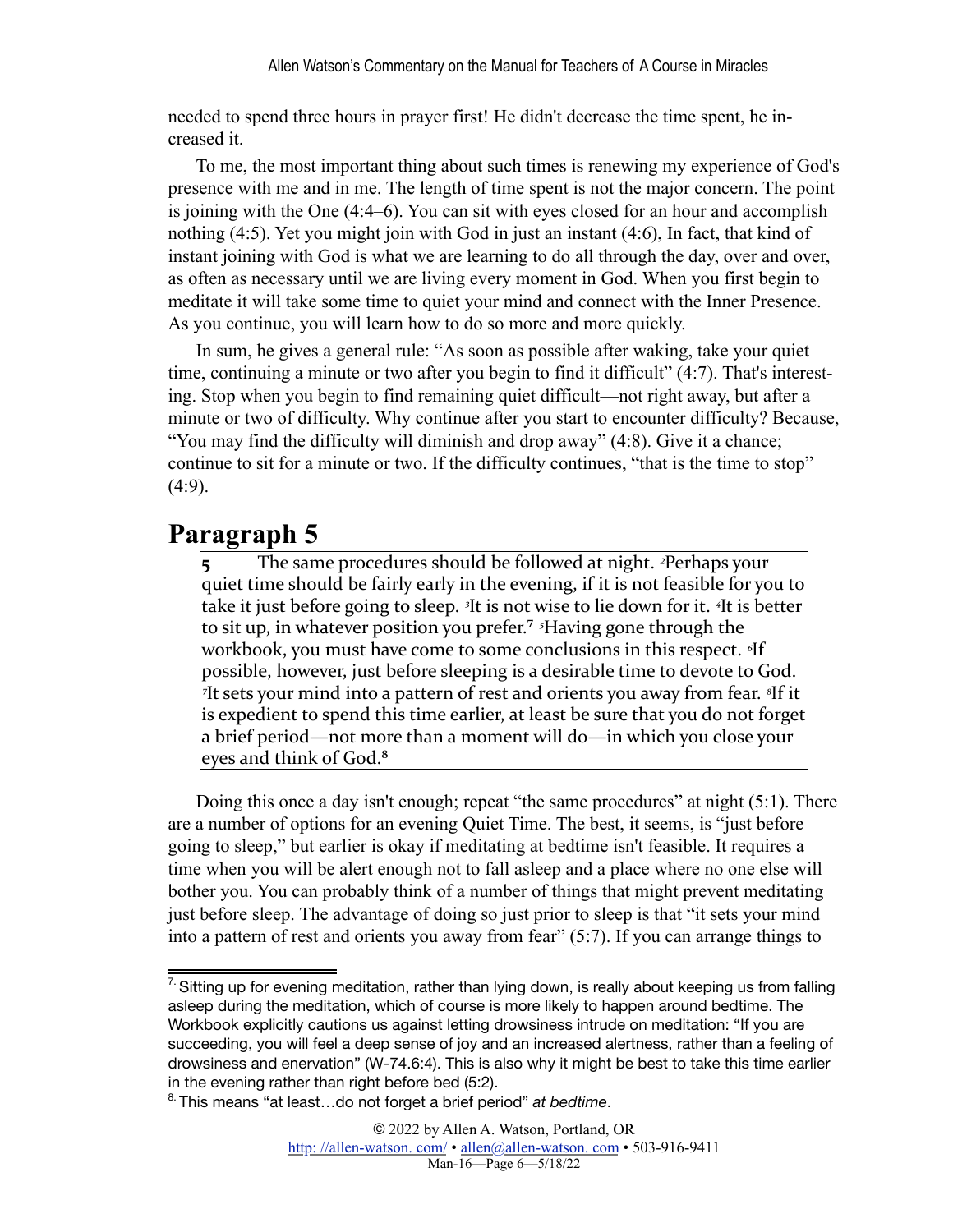do it then, by all means do so. Your dreams will be happier ones, and your subconscious will be able to work out problems that otherwise might go unresolved.

I still remember the first time I chose to meditate on some Bible verses just before falling asleep. When I woke the next morning, the same words were running through my mind! Later I had the same experience with Workbook lessons.

The advice about sitting up and not lying down for this evening Quiet Time (5:3–4) is based on the fact that, if you do, you will often fall asleep and never really meditate. He refers to your experience doing the Workbook as proof (5:5), assuming you did the evening practices the Workbook expects. If you did them and tried to do so lying down, you probably fell asleep sometimes. I would say that it is a general rule that lying down is to be avoided. However, for a few people I know this isn't a problem. Supine meditation works for them. If it works for you, fine. Meditating in bed is about as close as you can get to "just before going to sleep."

If just before sleep does not work for you, "at least be sure that you do not forget a brief period—not more than a moment will do—in which you close your eyes and think of God" (5:8). Again, the idea here is to set your mind in a pattern of rest before sleep. What you *don't* want to do is to fall asleep reviewing the problems of the day or those coming up tomorrow!

All this advice applies equally well to the evening practice sessions of the Workbook, if you are still doing the lessons. Evening practice periods are introduced in the very first lesson of the Workbook and (in my opinion) should be part of every day's lesson practice. When a lesson calls for four or five times of practice, the final one should always be as close to sleep time as possible.

A word about these instructions and traditional meditation such as Mindfulness or other Buddhist meditation. Unlike these other traditions, the only stipulation about posture is to use whatever works for you as long as it does not make you fall asleep. There is also no mention of following the breath or mantras. That does not mean you cannot do breathing mediation (I often do), it just means the Course does not consider it essential. I find counting my breaths for a while to be a useful way of settling down and emptying my mind of random thoughts. Since the Course's practice aims at spending "time with God," I've also found that repeating the word "God" or other words like "Spirit," "Jesus," or "Father" as a mantra often help me find that place of connection with the divine. Sometimes a phrase from a Workbook lesson also comes to mind, such as "peace to my mind." The next paragraph's mention of "joy," "peace," and "release" suggests those words as a focus as well.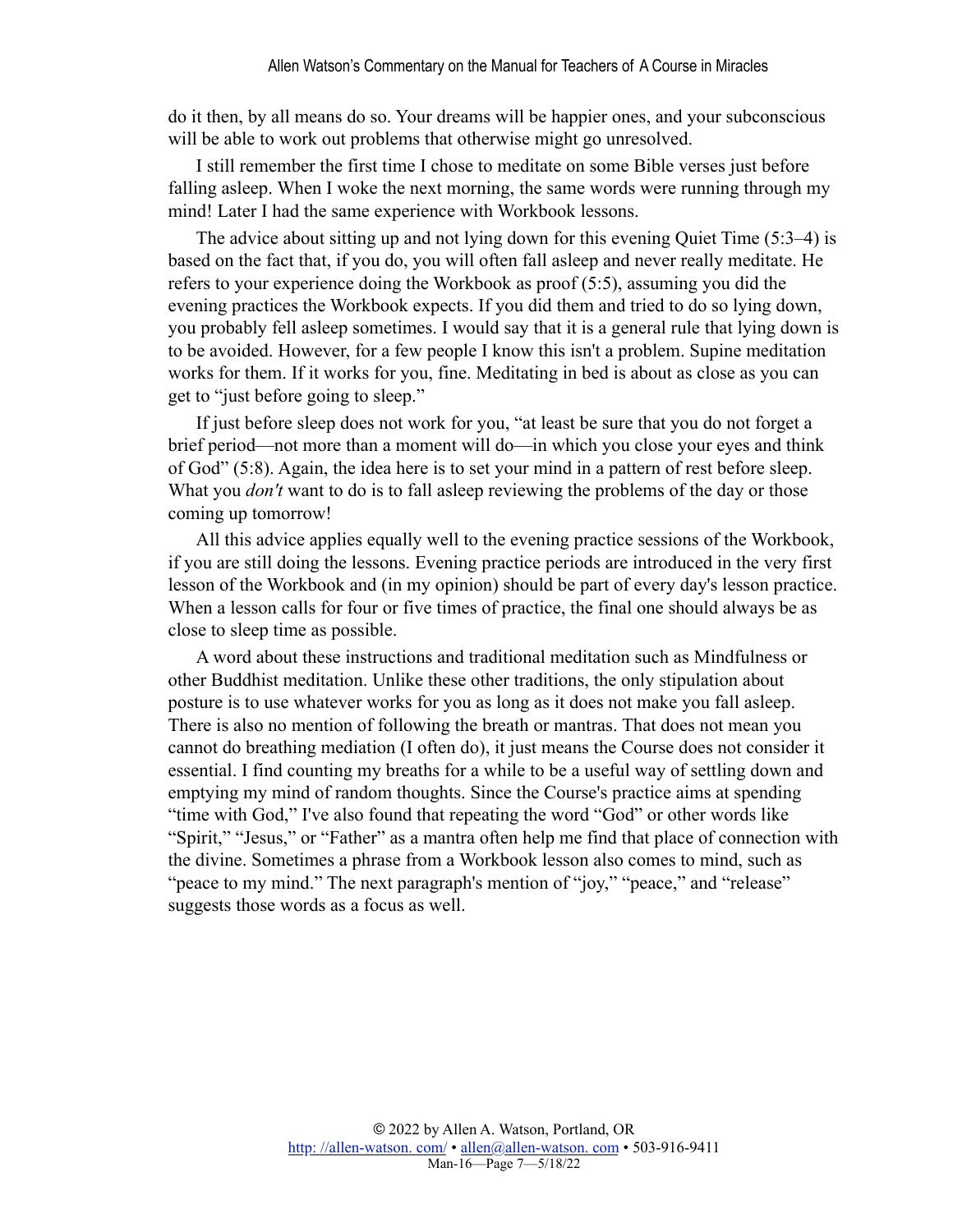<span id="page-7-2"></span>**6** There is one thought in particular that should be remembered throughout the day.<sup>9</sup> <sup>2</sup>It is a thought of pure joy, a thought of peace, a thought of limitless release—limitless because all things are freed within it. *<sup>3</sup>You* think you made a place of safety for yourself. *<sup>4</sup>You* think you made a power that can save you from all the fearful things you see in dreams. <sup>5</sup>It is not so. <sup>*N*</sup>our safety lies not there. <sup>7</sup>What you give up is merely the illusion of protecting illusions. <sup>*§*</sup>And it is this you fear, and only this.<sup>10</sup> <sup>9</sup>How foolish to be so afraid of nothing! <sup>10</sup>Nothing at all! <sup>11</sup>Your defenses will not work, but you are not in danger. <sup>12</sup>You have no need of them. <sup>13</sup>Recognize this and they will disappear. <sup>14</sup>And only then will you accept your real protection.

<span id="page-7-3"></span>The one thought that should fill our minds all the day long is "a thought of pure joy, a thought of peace, a thought of limitless release"  $(6:1-2)$ . I especially love the phrase "pure joy." This essential thought is joy untrammeled by cares. It is care-free joy. It is peace that is free of fear or worry. It is absence of all restrictions, utter expansiveness. This is perhaps the best description of the state of mind the Course seeks to unveil in us: pure joy, peace, limitless release. When the Course tells us we need to reach "to another state of mind in which the answer is already there" (T-27.IV.2:3 (FIP), T-27.V.2:3 (CE) ), it is referring to this thought of pure joy, peace, and release. I think our touches on this state are what the Course calls holy instants. Its intention is to bring us to the place where our entire life is spent in this holy instant, which is the only time there really is.

We think, so the Course tells us, that we can make a place of safety for ourselves, and find a power that can save us from all the fearful things of the world we see in dreams. It ain't so (6:3–5)! We will never find such a place or power in this world (6:6). These "protecting illusions" are all we "sacrifice" when we give our hearts and lives to God (6:7) Yet we are afraid of making such a sacrifice. It is this we fear, and nothing else (6:8). It's "foolish to be so afraid of nothing!" (6:9) Being afraid of nothing..."foolish" is a kind word to describe it. Fearing the loss of our defenses is fearing nothing at all (6:10) because these defenses do not exist! But the good news is, we don't need them (6:11–12). As long as we think we need them they will seem to be real—elusive, always out of reach, but real, calling us to continually seek for them. But if we recognize that we do not need them, they will disappear (6:13). Until that happens we will never accept our real protection, and never enter that state of pure joy and limitless release (6:14).

Why has the Course returned to the themes of sacrifice, of giving up the world and its illusions of safety? Why speak again of defenselessness? Because this is the goal of all our practicing. Stilling our minds, withdrawing from the world physically at first and more and more mentally, attempting to find and hear the Voice for God within ourselves, bringing our minds to pure joy, perfect peace, and limitless release—that's what we are practicing.

<span id="page-7-0"></span> $9.$  This corresponds to the Workbook's instruction to repeat the day's idea as often as possible throughout the day.

<span id="page-7-1"></span><sup>&</sup>lt;sup>[10.](#page-7-3)</sup> You fear *giving up* "the illusion of protecting illusions."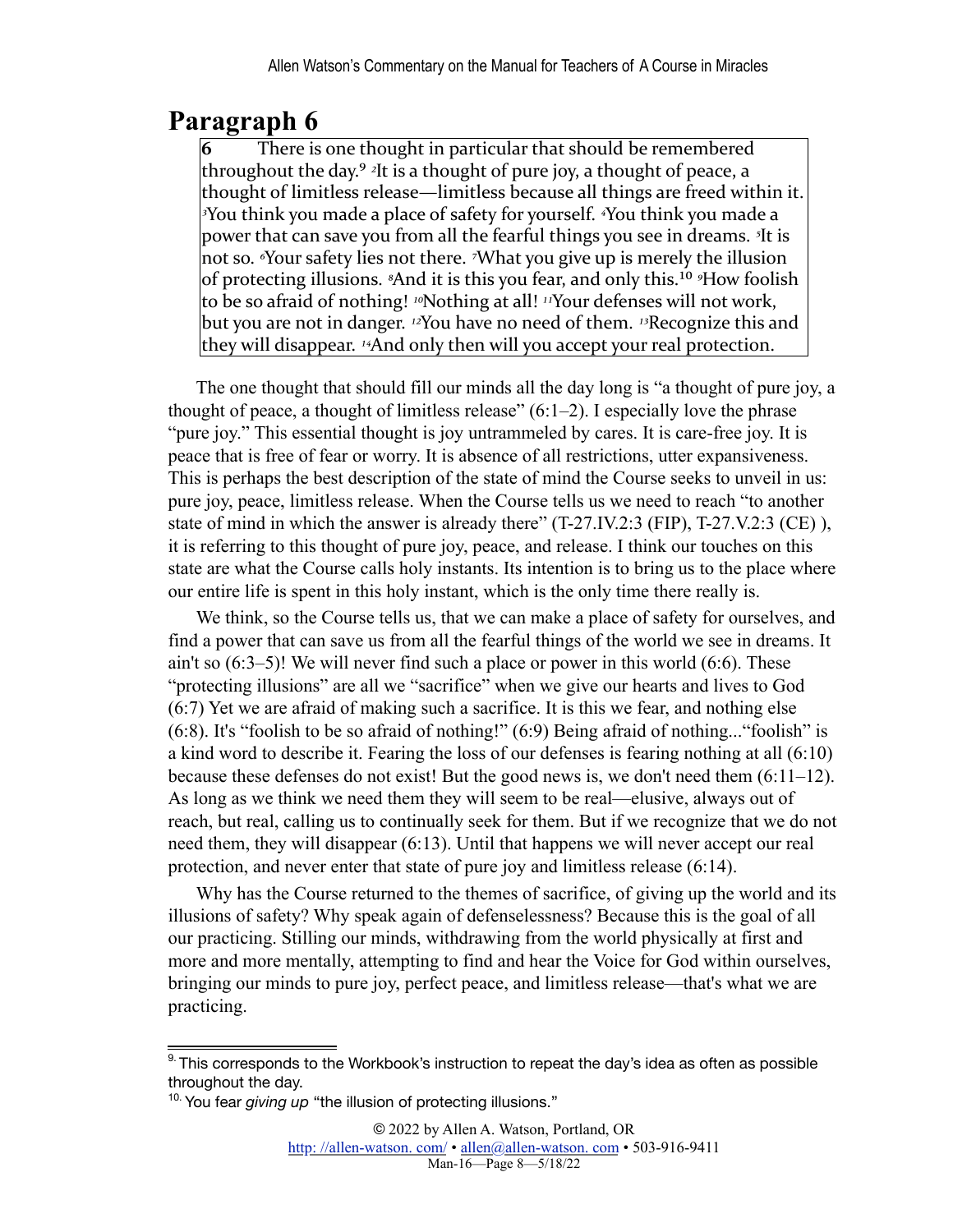<span id="page-8-1"></span>How simply and how easily does time slip by for the teacher of God who has accepted his protection!<sup>11</sup> <sup>2</sup>All that he did before in the name of safety no longer interests him, for he is safe, and knows it to be so. <sup>3</sup>He has a Guide Who will not fail. <sup>4</sup>He need make no distinctions among the problems he perceives, for He to Whom he turns with all of them recognizes no order of difficulty in resolving them. <sup>5</sup>He is as safe in the present as he was before illusions were accepted into his mind, and as he will be when he has let them go. *There* is no difference in his state at different times and different places, because they are all one to God. <sup>7</sup>This is his safety. <sup>*8*</sup>And he has no need for more than this.

This paragraph gives us more details about the state of pure joy, peace, a limitless release mentioned in Paragraph 1. Once we recognize the folly of seeking peace and safety in the world and accept the protection of God, time slips by simply and easily (7:1). Life ceases to be an anxious struggle; if flows. (Eric Butterworth wrote a wonderful book all about this flow of life, titled "In the Flow of Life." I highly recommend it.) Someone in the flow knows he is safe and knows it, so the deceitful protections offered by the world hold no interest for them (7:2).

In the flow, you know you have an infallible Guide (7:3). When you consider the various problems confronting you, none stands out from the others. Your Guide sees no order of difficulty in them; therefore, neither do you (7:4). You know you have rediscovered your original, unchanged and unchanging state; you are as safe in God as you were at the moment of creation. The illusions you've accepted have not affected that safety. It will still be yours when all illusions are gone (7:5). You have found a Self that, unlike your body and your self-concepts, is unchanging at all times and in all places because all of them are one to God(7:6). You exist in a stability that is quite literally out of this world, and that stability is your safety (7:7). You need nothing else (7:8).

<span id="page-8-0"></span><sup>&</sup>lt;sup>[11.](#page-8-1)</sup> As the previous paragraph explains, he accepts his "real protection" through his recognition that he was "not in danger" in the first place.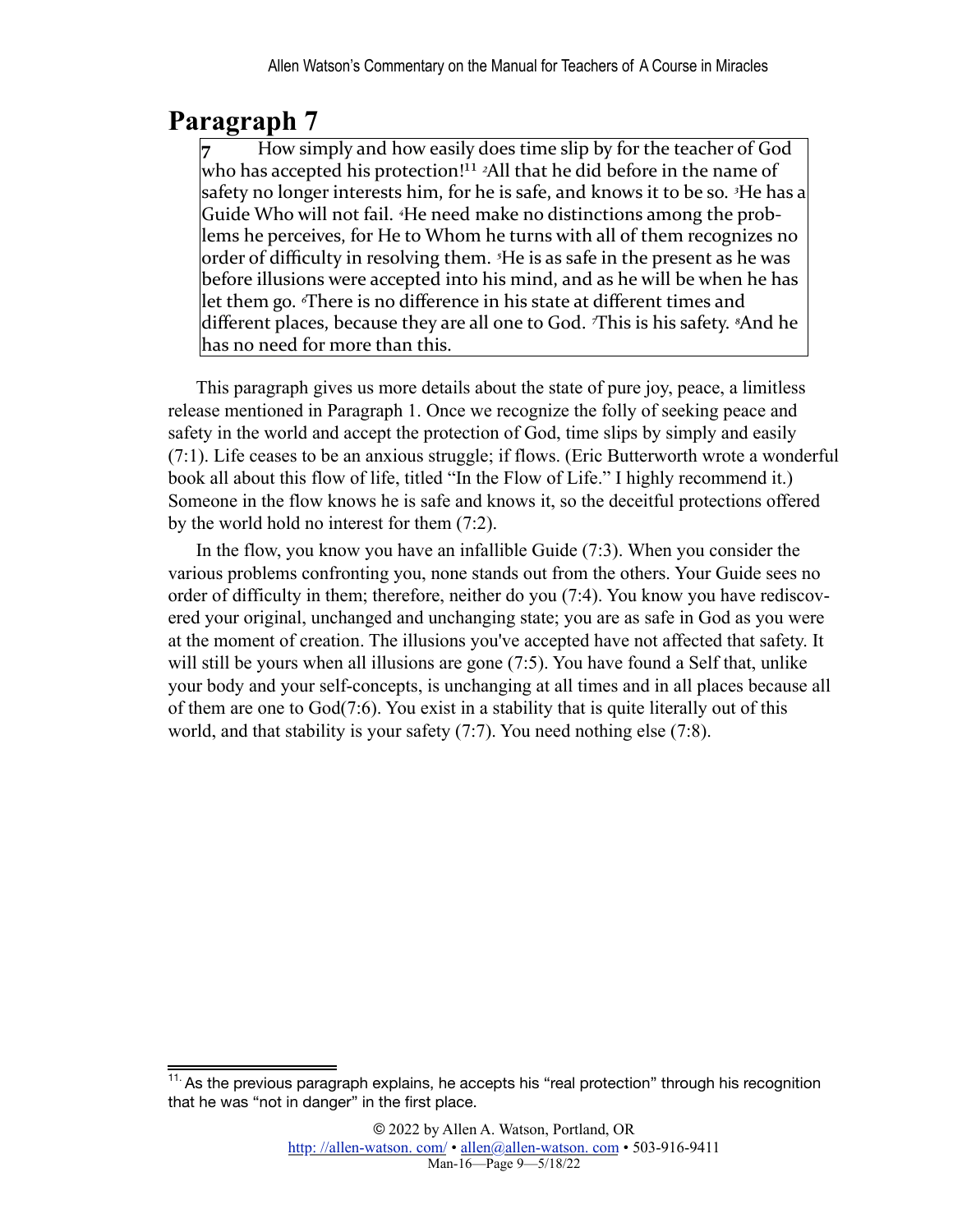<span id="page-9-4"></span><span id="page-9-3"></span>Yet will there be temptation along the way the teacher of God has  $\gamma$ et to travel, and he has need of reminding himself throughout the day of his protection.<sup>12</sup> <sup>2</sup>How can he do this, particularly during the times when his mind is occupied with external things? <sup>3</sup>He can but try, and his success depends on his conviction that he will succeed.<sup>13</sup> <sup>4</sup>He must be sure success is not of him, but will be given him at any time, in any place and circumstance he needs it. <sup>*s*There are times his certainty will waver, and the instant</sup> this occurs he will return to earlier attempts to place reliance on himself alone. <sup>*«*Forget not that this is magic, and that magic is a sorry substitute for</sup> true assistance.<sup>14</sup> <sup>7</sup>It is not good enough for God's teacher because it is not enough for God's Son.

<span id="page-9-5"></span>Our safety in God exists whether or not we believe in it, and there will be times that we don't believe. We need to watch out for that. We should remind ourselves often of God's continuous protection. Appearances will tempt us to think otherwise (8:1). This is why the Workbook stresses "frequent repetition" of its ideas.

Everyone who does the Workbook and goes on to engage in post-Workbook practice encounters such temptations, and the issue we often face is how to keep reminding ourselves of the truth when our minds are "occupied with external things" (8:2). You can think of dozens of such external occupations: crying children, cooking a complex meal, solving some pressing problem at work, dealing with various familial relationship problems—the list could go on and on. Life can seem overwhelming at times. What to do?

"He can but try," says Jesus. How well you succeed depends on only one thing: Your conviction that you *will* succeed (8:3)! That's fascinating, isn't it? You determine the extent of your success at staying in the flow. If you believe that you *can* do it, you *will* do it.

I know I'm guilty of accepting defeat (that is, allowing events to overwhelm me) as inevitable. "It's just the way things are," I think. Let's stop a moment and think this through. What is happening when I give in to panic or loss of peace? I am forgetting that I am safe. Always safe. Completely safe, so matter what happens. If I knew that in the core of my being, I would be at peace even when the world is falling apart around me. Imagine that you were invulnerable, like Superman, and you are white-water rafting. You approach the worst rapids in the river, named "Devil's Throat" because it has swallowed

<span id="page-9-0"></span> $12$ . This is a reference to the practice of response to temptation, in which we repeat a Course idea in order to dispel upsets.

<span id="page-9-1"></span><sup>&</sup>lt;sup>[13.](#page-9-4)</sup> "Success" here seems to be success in dispelling the upset with the practice of response to temptation (not success in *remembering to do* the practice).

<span id="page-9-2"></span> $14$ . The meaning of "magic" here is important for understanding the rest of this section and the two sections that follow. Based on paragraphs 6 and 7, magic consists of using our own power, our own separate will, to keep ourselves safe and solve our problems. This is called "magic" because magic is the belief in causes that, according to natural law, cannot do what they appear to do. In this sense, believing that our separate will can make us safe is analogous to believing that a magic wand can make an elephant appear.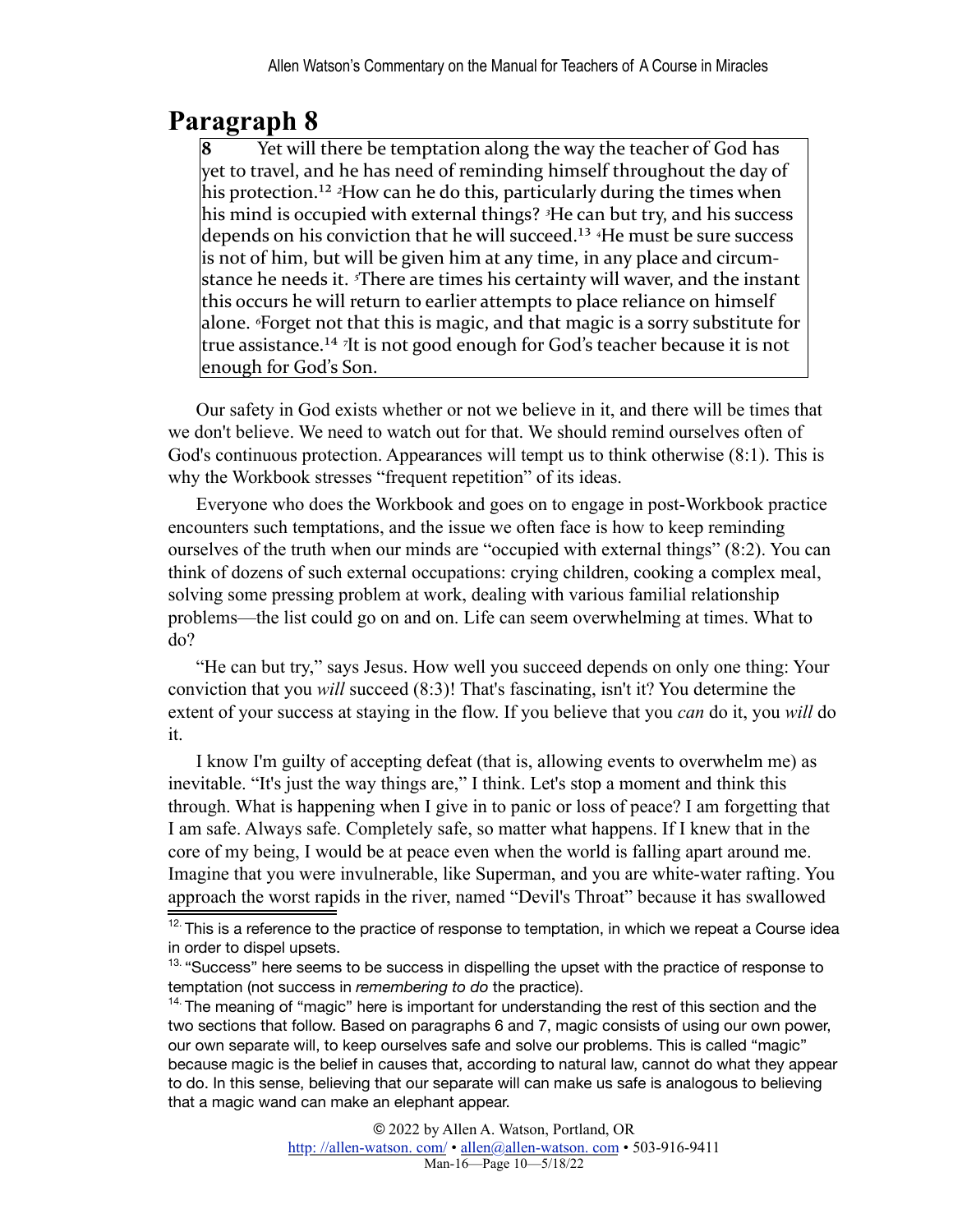dozens of people—literally swallowed them. But you are invulnerable, and nothing can hurt you. Besides that, you can fly! Would you feel fear, panic, or even a twinge of unquiet? No. You would be perfectly at peace because you know that nothing can hurt you, nothing can threaten you, nothing can disturb your safety. Well, that's how we are. We are in God's hands.

Do I suggest that we are physically invulnerable, immune to injury? No. But I am saying that no matter what happens to our bodies, we can be perfectly at peace because we are not our bodies; we are spirit.

Being in the divine flow means trusting that "success is not of [you], but will be given [you] at any time, in any place and circumstances [you] need it" (8:4). We are teachers in training, and there will be times we "lose it." Like the disciples in the boat with Jesus when the storm hit, and they cried out, "Master! We perish."

*"And he said to them, 'Why are you afraid, O you of little faith?' Then he rose and rebuked the winds and the sea, and there was a great calm. (Matthew 8:25–26 (ESV))*

"Why are you afraid?" In the story, Jesus calmed the storm. We wish he'd do the same when the storms of life hit us. I think he did that (if the story is factual) in order to prove that they had no reason to fear; everything was under control. With us, he is asking us to know that even when the storm continues, instead of trying to handle the storm ourselves (8:5). But that will happen. We'll revert to self-reliance. He advises us to remember that self-reliance is "magic," and a "sorry substitute for true assistance" (8:6).

Why is self-reliance called magic? The definition of magic is something that purports to cause some effect but really cannot do so, like a magician's "Abracadabra." Relying on our ego self is just like that; it is no more effective at keeping us safe than waving a magic wand. Only God can grant real safety, and God does so for His Son, and for us, if we accept it. Our spiritual practice brings it to us.

#### **Paragraph 9**

**9** The avoidance of magic is the avoidance of temptation, for all temptation is nothing more than the attempt to substitute another will for God's. <sup>2</sup>These attempts may indeed seem frightening, yet they are merely pathetic. <sup>*s*They can have no effects; neither good nor bad, neither reward-</sup> ing nor demanding sacrifice, healing nor destructive, quieting nor fearful. *<sup>4</sup>When all magic is recognized as merely nothing, the teacher of God has* reached the most advanced state. <sup>*5*</sup>All intermediate lessons will but lead to this and bring this goal nearer to recognition. *<sup>6</sup>For magic* of any kind, in all its forms, simply does nothing. <sup>7</sup>Its powerlessness is the reason it can so easily be escaped. <sup>*§*</sup>What has no effects can hardly terrify.<sup>15</sup>

<span id="page-10-1"></span><span id="page-10-0"></span><sup>&</sup>lt;sup>[15.](#page-10-1)</sup> As the first lines of this paragraph suggest, and as will be discussed in the next section, magic terrifies because it is a substitute for the will of God. Having made that substitute, having displaced God, we now live in terror of Him.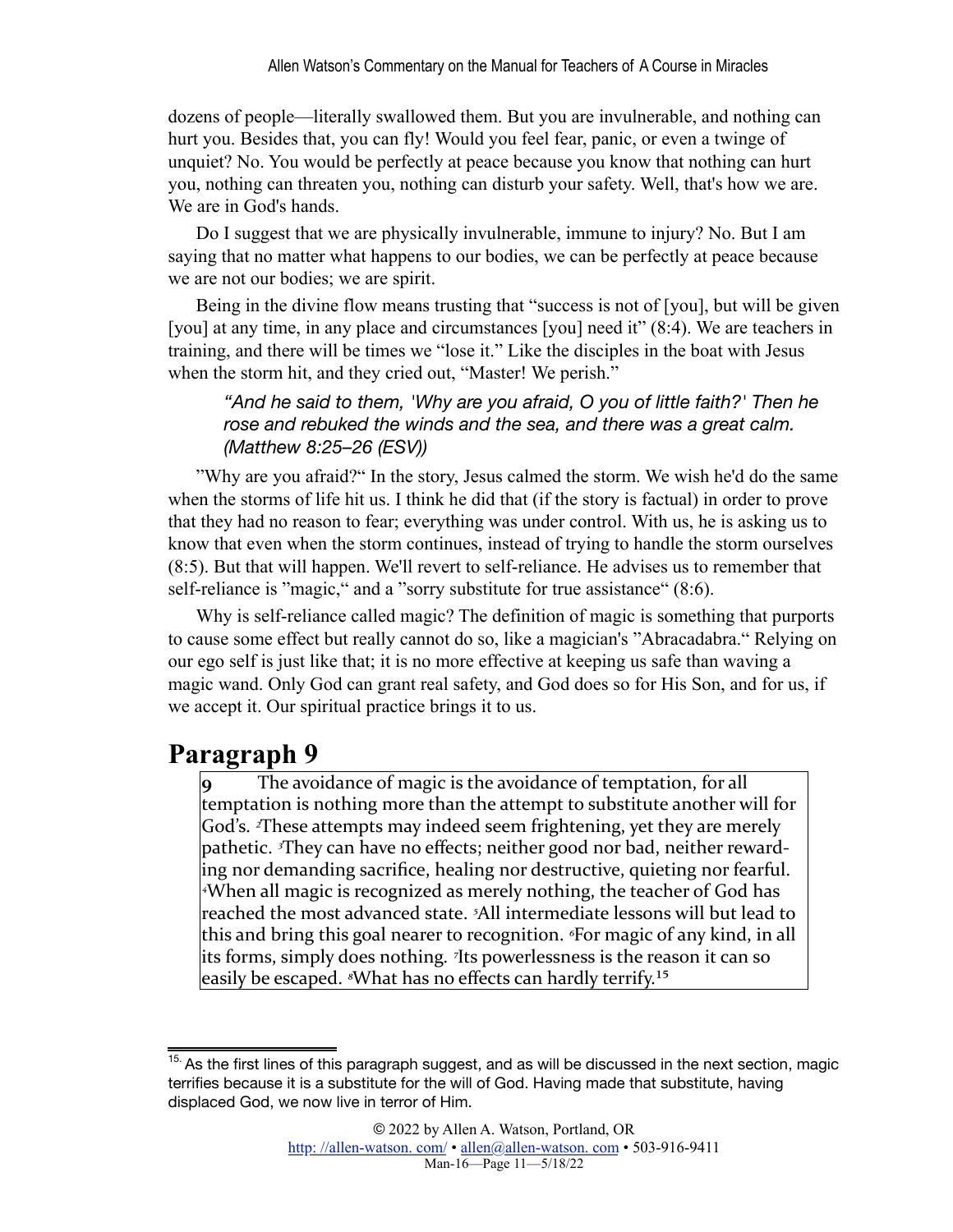Avoiding magic means avoiding the temptation to attempt to provide our own safety and peace. It is magic to think that our bank accounts keep us safe, that proper eating habits keep us safe, that we can somehow find peace through purely worldly means. Nothing but the love of God can keep us safe, and searching for another way is our attempt to "substitute another will for God's" (9:1).

In 9:2 we read that "these attempts may indeed seem frightening." I think what this means is that when we realize we are trying to find a substitute for God we may become frightened of God, frightened that we will be punished. Or perhaps we are scared just because we think we have royally fouled things up! The sentence goes on the reassure us that there is no cause here for fright; these attempts "are merely pathetic" (9:2). They have no effect whatsoever, good or bad—no more than waving a magic wand (9:3). They win any rewards, bring healing or peace, but neither do they call for sacrifice, destroy anything, or merit fear (9:3). They are *nothing*. When we have realized that all magic is nothing we have reached the most advanced state for a teacher of God (9:4). This is where all the lessons in between have been leading us (9:5). *All magic, regardless of its form, does nothing* (9:6). That is why it is so easy to escape it (9:7)! It has no effects. How could it possibly be terrifying (9:8)?

It's good to recall what this chapter is concerned with: how a teacher of God should spend their day. All this talk about magic and sacrifice is describing the things our practicing is meant to free us from. This is where our practicing is leading us. This is what it is all about.

#### <span id="page-11-3"></span>**Paragraph 10**

<span id="page-11-4"></span>**10** There is no substitute for the will of God.<sup>16</sup> <sup>2</sup>In simple statement, it is to this fact that the teacher of God devotes his day. <sup>3</sup>Each substitute he  $\parallel$ may accept as real can but deceive him, but he is safe from all deception if he so decides. <sup>4</sup>Perhaps he needs to remember "God is with me. <sup>5</sup>I cannot be deceived."<sup>17</sup> <sup>*s*</sup>Perhaps he prefers other words, or only one, or none at all. <sup>7</sup>Yet each temptation to accept magic as true must be abandoned through his recognition, not that it is fearful, not that it is sinful, not that it is dangerous, but merely that it is meaningless. <sup>*s*</sup>Recognizing that it is rooted in sacrifice and separation,<sup>18</sup> two aspects of one error and no more, he merely chooses to give up all that he never had. <sup>9</sup>And for this "sacrifice" is Heaven restored to his awareness.

<span id="page-11-5"></span><span id="page-11-0"></span><sup>&</sup>lt;sup>[16.](#page-11-3)</sup> Magic acts as a substitute for the will of God because magic is what we use to keep ourselves safe and solve our problems, whereas in truth it is God's will that keeps us safe (by guaranteeing that all danger is illusion) and solves our problems (through the work of the Holy Spirit).

<span id="page-11-1"></span> $17.$  This is a suggested idea to use as a response to the temptation to rely on magic. In context, it means "Because God (my real safety) is with me, I cannot be deceived by this false source of safety (my own attempt to keep myself safe)." Like most of the Workbook lessons, it is in iambic pentameter.

<span id="page-11-2"></span><sup>&</sup>lt;sup>[18.](#page-11-5)</sup> Magic is rooted in "separation" (from God) in that it places reliance on the separate self rather than on God. Perhaps "sacrifice" is meant here in the sense given in Section 13 of the Manual: "the cost of believing in illusions" (M-13.5:2). This would mean that magic is rooted in the sacrifice of the true safety offered by God's will.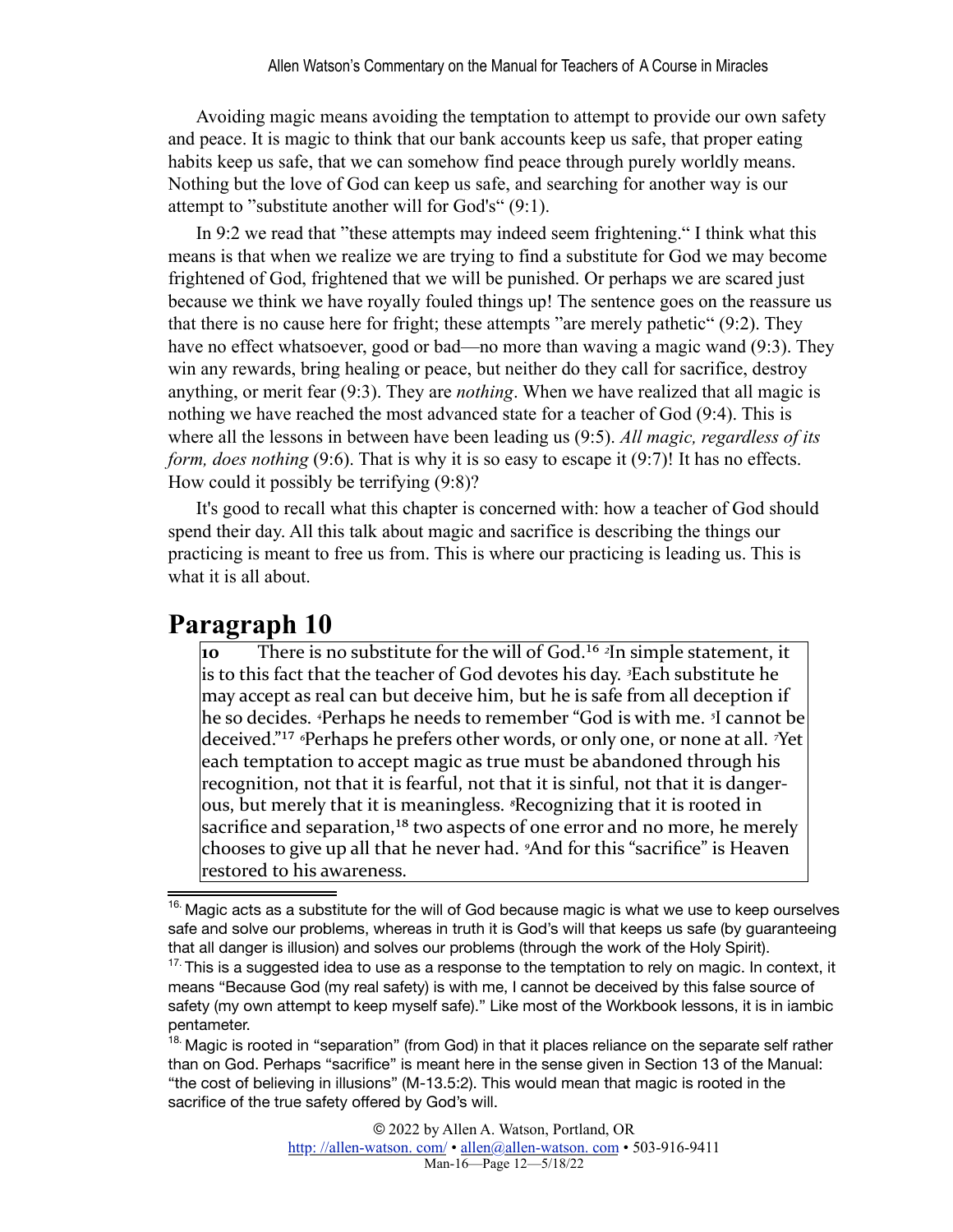We are to devote our days to spiritual practice. What that means is that in one way after another, in one circumstance after another, in one relationship after another, we are learning that "There is no substitute for the will of God" (10:1–2). To state the answer to the question at the head of the chapter in the simplest terms possible: "Spend your day in learning that the will of God has no substitute." We've filled our lives with scores of substitutes, and we must unlearn them one by one until it dawns on us that all such substitutes are meaningless and ineffectual. The ego keeps throwing promising new options to us, and they can deceive us, but we can be free of all that if we so decide  $(10:3)$ .

One suggestion for escaping these deceptions is to remind ourselves often that, "God is with me. I cannot be deceived" (10:4–5). You may prefer other words, or only one word, or none at all (10:6). Some people use the daily Workbook lessons and memorize many of the titles. Some may elect to use just the word "God" or "I'm safe." Some may just take a few deep breaths. The point is to recall your mind to the awareness of God's love, protection, and guidance. The whole point is to recognize any and all attempts at magic, "not that it is fearful, not that it is sinful, not that it is dangerous, but merely that it is meaningless" (10:7). Don't beat yourself up if you catch yourself falling into magical thinking, depending on your little self to make plans, to judge things, and to navigate safely thought life. Many religions have stressed that such behavior is evil or sinful, and used guilt and fear to coerce us back into proper behavior. It does not work. Magic behavior has no effect. It is nothing, it accomplishes nothing. It does not merit any guilt.

Jesus keeps hammering on relying on God rather than ego because, in a sense, it is the whole point, the content of every lesson. The practice he describes in this chapter is much the same thing as what he discussed back in Chapter 10 on the relinquishment of judgment. As I pointed out there, the whole point is to stop listening to our egos and to listen instead to the Holy Spirit. You give up nothing more than what you never had (10:8). Jesus says this was the final lesson he learned. Here, he tells us that once we recognize all magic as nothing we have reached the most advanced state for a teacher of God. All lessons lead to this. Give up the concepts of sacrifice and separation and Heaven is restored to your awareness (10:8–9).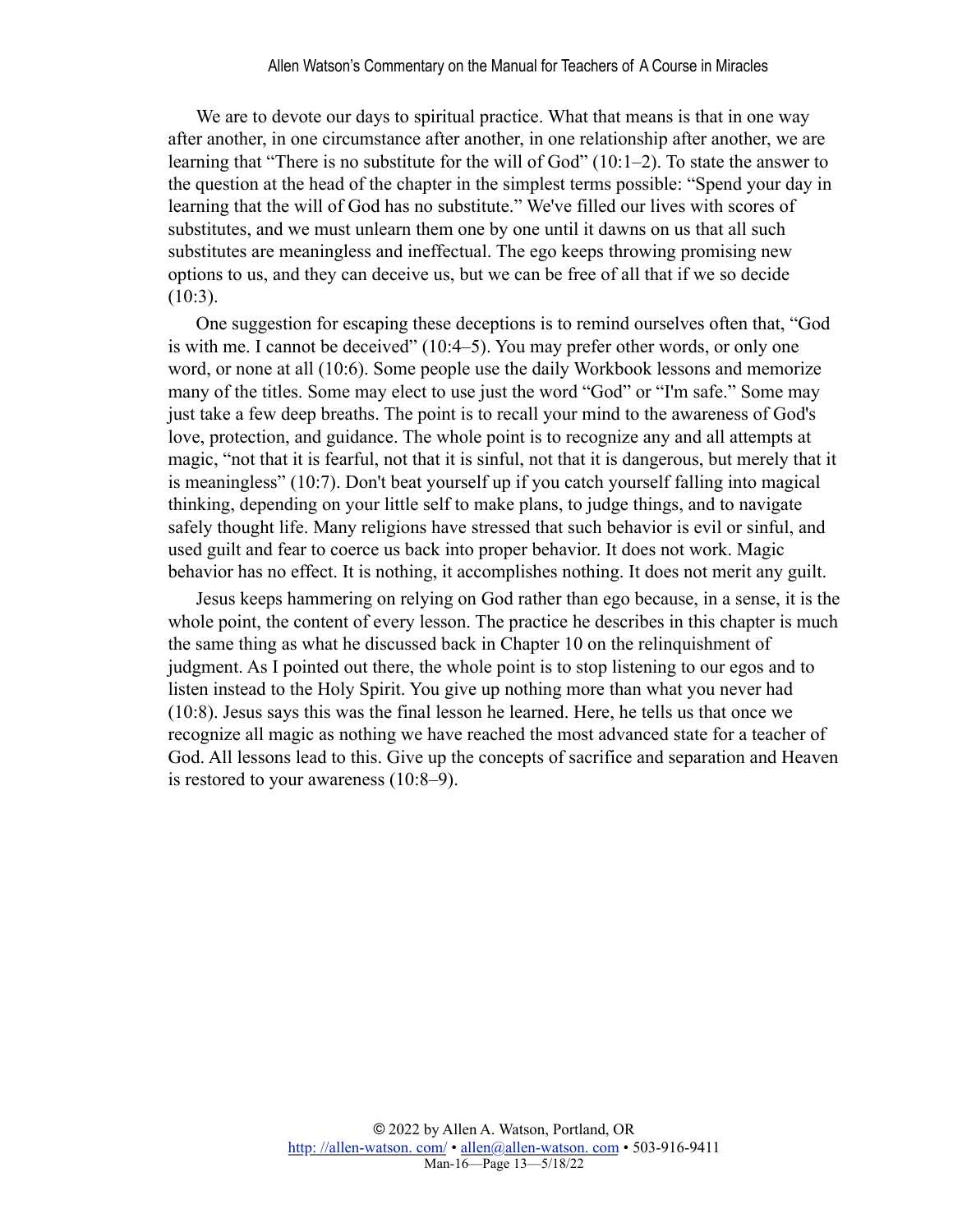<span id="page-13-1"></span>**11** Is not this an exchange that you would want? <sup>2</sup>The world would gladly make it if it knew it could be made. <sup>3</sup>It is God's teachers who must teach it that it can. <sup>4</sup>And so it is their function to make sure that they have learned how to make it. <sup>*s*No risk is possible throughout the day except to</sup> put your trust in magic, for it is only this that leads to pain. <sup>«</sup>There is no will but God's."<sup>19</sup> <sup>7</sup>His teachers know that this is so, and have learned that everything but this is magic. <sup>*All* belief in magic is maintained by just one</sup> simple-minded illusion: that it works. <sup>*A*</sup>ll through their training, every day and hour, and even every minute and second, must God's teachers learn to recognize the forms of magic and perceive their meaninglessness. <sup>10</sup>Fear is withdrawn from them and so they go. <sup>11</sup>And thus the gate of Heaven is reopened, and its light can shine again on an untroubled mind.

Give up nothing, gain Heaven. Seems like a fair exchange doesn't it? Isn't this something we all want (11:1)? Everyone in the world would make this choice if they knew it was possible (11:2). How are they ever going to find out? Someone has to tell them, and that someone is you, and it is me (11:3). Our job is "to make sure that they have learned how to make" this exchange of all ego-centered magic, that is, all reliance on one's ego, for Heaven and the joy, peace, guidance, and safety given by God (11:4). If you live your days trusting in God there is no risk at all; the only cause of pain is to put your trust in magic (11:5).

"There is no will but God's" (11:6, quoting Lesson 74). A mature teacher of God knows that this is true, and everything else is magic (11:7). Knowing this truth, we have given up all attempts to have an independent will. God's will is peace, Oneness, union, in an endless circle of love. When we look at our irritating neighbor we know that God's will is to love them—so we do. Everything else is meaningless magic.

Our stubborn belief in magic is sustained by the simple-minded conviction that it works (11:8). It is a simple-minded conviction because *magic does not work*. Has anything you have ever tried to make yourself completely safe and secure worked? Of course not! Every time we go out of our homes we could be killed by an out-of-control car, an insane shooter, a meteor from outer space, or any of dozens of diseases. We aren't all that much safer *in* our homes.

In the Bible, Jesus said, "In this world you will have tribulation. But take heart; I have overcome the world" (John 16:33 ESV). The way things are, in this world we *will* have tribulation. The word means great trouble or suffering. There's no getting around it; that's the way this world is. Still, Jesus says, "Take heart!" I believe what Jesus was preaching then, and now in the Course, is a way to be at peace *in the midst of tribulation*. The tribulation will come, but to a teacher of God, nothing can disturb their peace. "I rest in God" is their constant state of mind. (For an extended picture of what this might look like, see Rudyard Kipling's poem "If,'' In the Appendix.)

<span id="page-13-0"></span> $\overline{19}$ . This is Lesson 74 in the Workbook.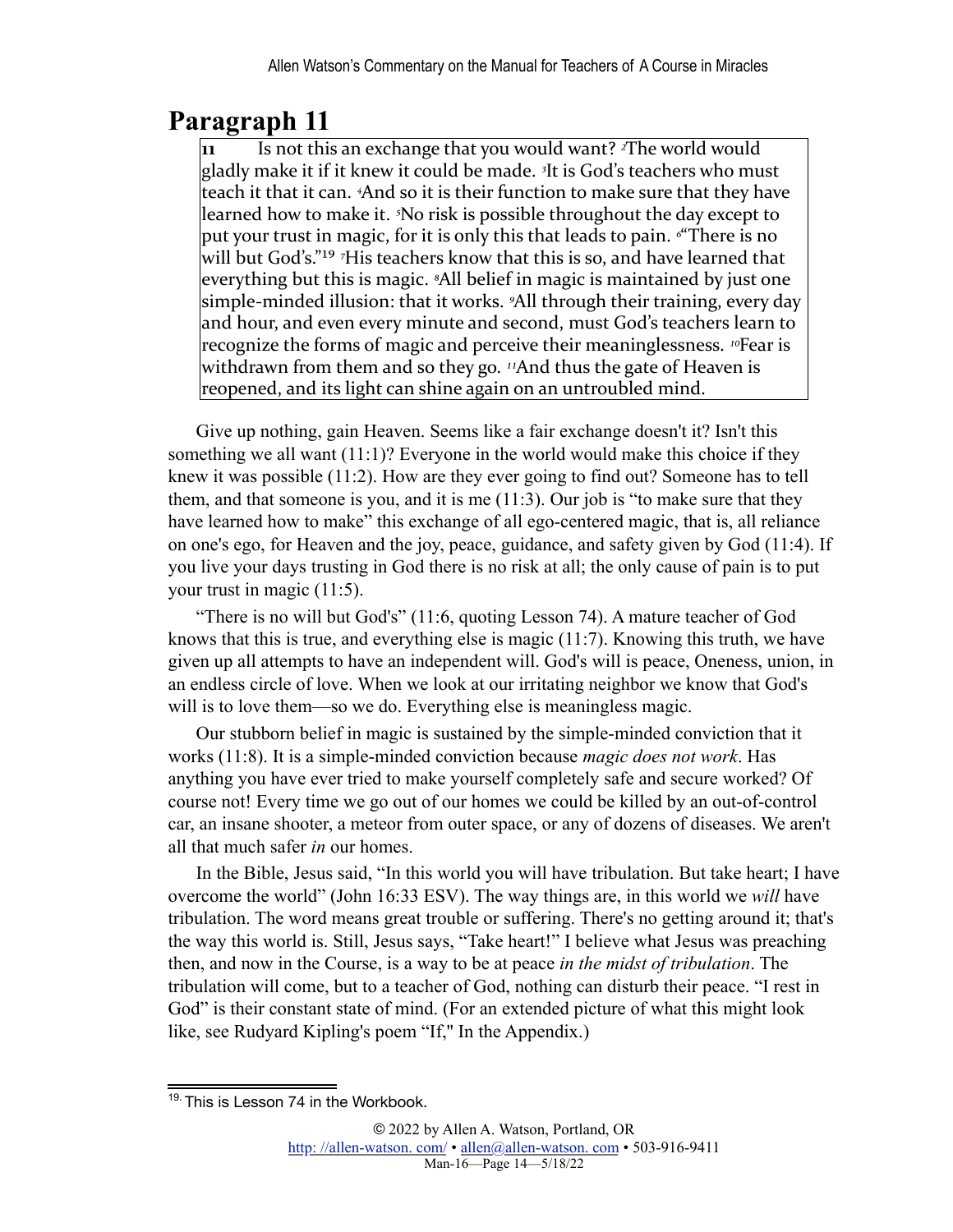How does a teacher of God spend their day? The daunting answer is this: "All through their training, every day and hour, and even every minute and second, must God's teachers learn to recognize the forms of magic and perceive their meaninglessness" (11:9). Every day, every hour, even every minute and second! It takes constant vigilance:

*"You are much too tolerant of mind wandering, thus tacitly condoning your mind's miscreations. The particular result never matters, but this fundamental error does. The*  fundamental correction is always the same. Before you will to do anything, ask me if *your will is in accord with mine. If you are sure that it is, there will be no fear." (T-2.IX.5:1–5 (CE))*

*"By teaching you what to choose, the Holy Spirit will ultimately be able to teach you that you need not choose at all. This will finally liberate your will from choice, and direct it toward creation within the Kingdom. Choosing through the Holy Spirit will only lead you to it." (T-6.VII.6:1–3 (CE))*

Choosing over and over with God, ultimately you will not have to choose at all; you will be liberated from choice! Your will and God's will be joined. When fear is withdrawn from all the forms of magic, they simply dissipate (11:10). Once again, as in creation, your untroubled mind has become open to the light of Heaven (11:11). Your life as a teacher of God will be a constant lesson to everyone you encounter.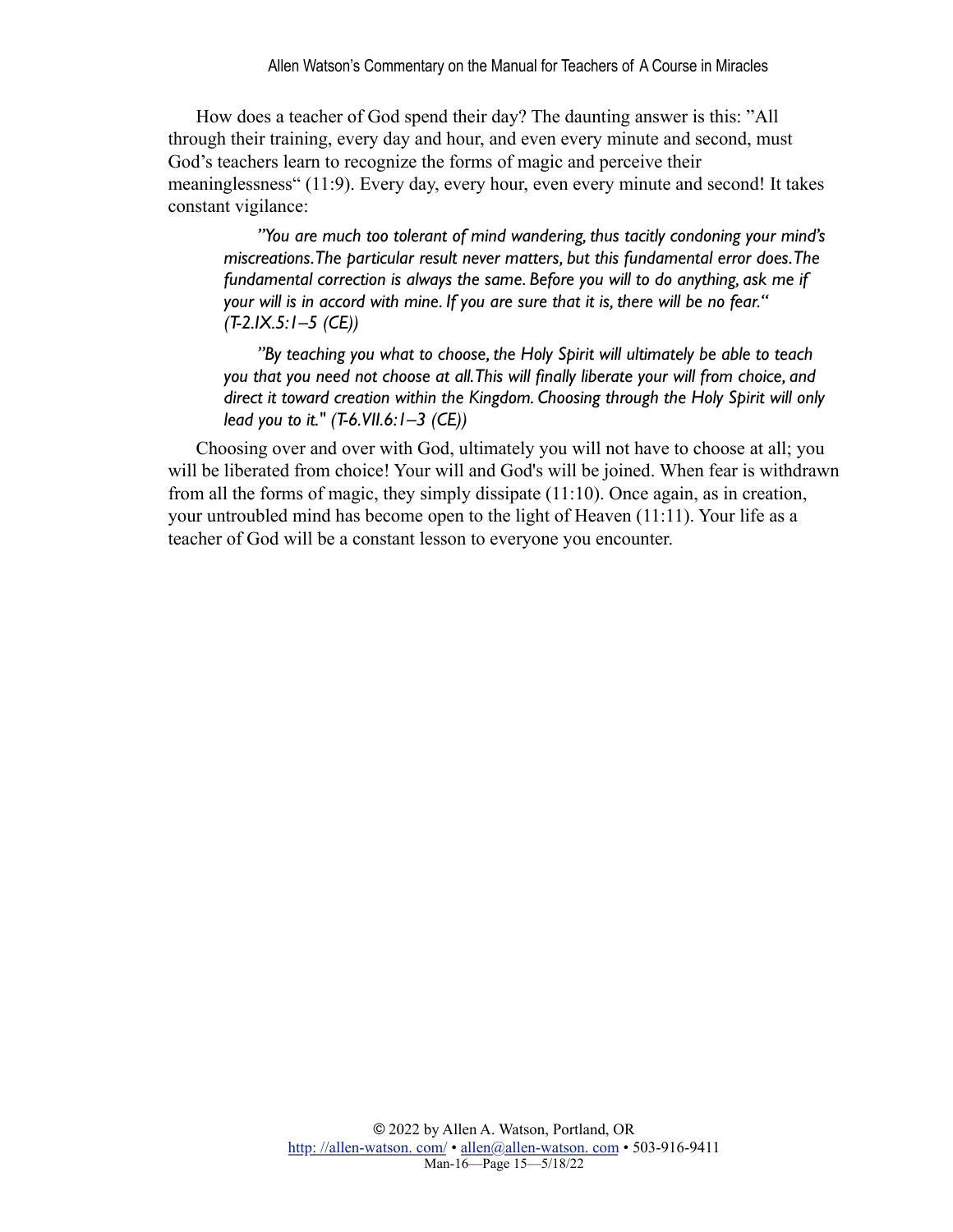#### **Legend**:

Light underscoring indicates emphasis that appears in the Urtext or shorthand notes.

The Text is taken from the Circle of Atonement's Complete and Annotated Edition (which I refer to as the "CE" for "Complete Edition" or "Circle Edition"). Please be aware that, even when the wording is identical to the FIP version, the division into paragraphs is often entirely different in the CE, which restores the paragraph breaks found in the original notes. This results in different reference numbering as well. I will indicate for each paragraph the corresponding sentences in the Foundation for Inner Peace (FIP) edition. You should be able to locate specific sentences in that edition if you need to, with a minimum of visual clutter in the commentary. References to quotations are from the CE unless another version is being quoted, in which case that version is indicated.

Footnotes by the commentary author are shown in this font and size. Other footnotes come from the Complete Edition itself.

#### Effects of Differing Editions of the Course

There were significant changes made in the CE, although for the most part there was no alteration in the meaning of the text, and the *Manual for Teachers* had far fewer changes. There are some changes in section and paragraph breaks and sentence structure that result in different numbering in references to the same text in the two editions. When there is a major difference I will indicate it with a footnote.

I have attempted for all references to add a separate FIP reference if it differs from the CE reference, but I may have missed some. If so, I apologize. Please let me know of any referencing problems you find.

I have also tried to edit my commentary so as to reflect any wording changes in the CE. For instance, the CE Text restored the plural use of "you" where the FIP had substituted the phrase "you and your brother." One such instance will illustrate the kind of change, significant in actual words but nearly identical in overall meaning:

FIP: Thus you and your brother but shared a qualified entente, in which a *clause* of separation was a point you both agreed to keep intact.

*CE:* You shared a qualified entente, in which a clause of separation was a *point which you had both agreed to keep intact.*